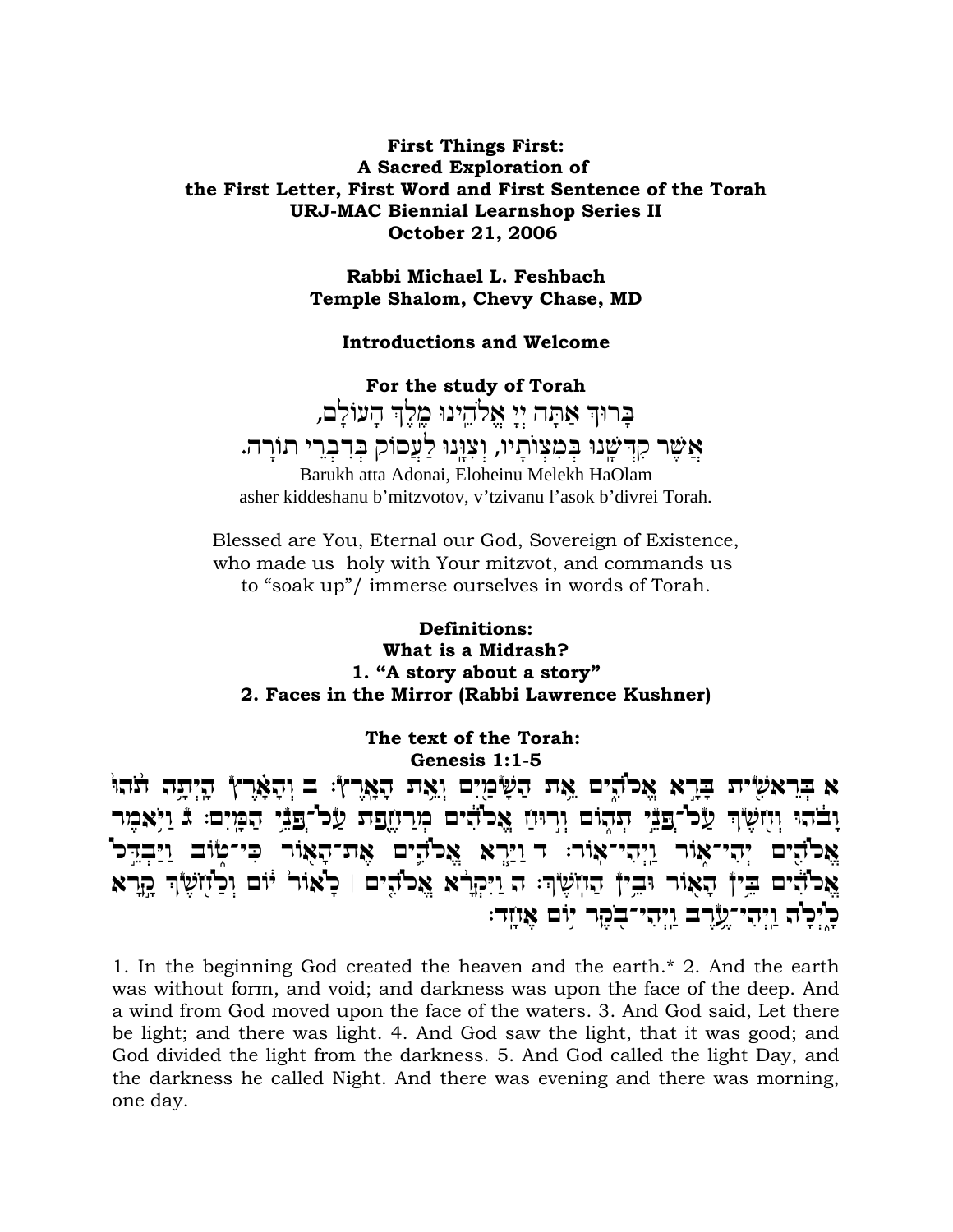### What can be learned from a letter (number, shape, connotation and more): Midrash Rabbah: Genesis Rabbah 1:10

י רבי יונה בשם ר' לוי אמר למה נברא העולם בב' אלא מה ב' זה סתום מכל צדדיו ופתוח מלפניו, כך אין לך רשות לומר מה למטה מה למעלה, מה לפנים מה לאחור, אלא מיום שנברא העולם ולהבא, בר קפרא אמר (דברים ד) כי שאל נא לימים ראשונים אשר היו לפניך, למן היום שנבראו אתה דורש, ואי אתה דורש לפנים מכאן, (שם /דברים ד׳/) ולמקצה השמים ועד קצה השמים אתה דורש וחוקר ואי אתה חוקר לפנים מכאן, דרש רבי יהודה בן פזי במעשה בראשית בהדיה דבר קפרא, למה נברא העולם בב׳ להודיעך שהן שני עולמים העוה״ז והעוה״ב, ד״א ולמה בב׳ שהוא לשון ברכה, ולמה לא באל״ף שהוא לשון ארירה, ד״א למה לא באל״ף שלא ליתן פתחון פה לאפיקורסין, לומר היאך העולם יכול לעמוד שהוא נברא בלשון ארירה, אלא אמר הקב״ה הרי אני בורא אותו בלשון ברכה והלואי יעמוד, ד״א למה בב׳ אלא מה ב׳ זה יש לו שני עוקצין, אחד מלמעלה ואחד מלמטה מאחוריו, אומרים לב׳ מי בראך, והוא מראה בעוקצו מלמעלה, ואמר זה שלמעלה בראני, ומה שמו, והוא מראה להן בעוקצו של אחריו ואומר ה׳ שמו, א״ר אלעזר בר חנינא בשם ר׳ אחא עשרים וששה דורות היתה האל״ף קורא תגר לפני כסאו של הקדוש ברוך הוא, אמרה לפניו רבש״ע אני ראשון של אותיות ולא בראת עולמך בי, אמר לה הקב״ה העולם ומלואו לא נברא אלא בזכות התורה, שנאמר (משלי ג) ה׳ בחכמה יסד ארץ וגו׳, למחר אני בא ליתן תורה בסיני ואיני פותח תחלה אלא בך שנ׳ (שמות כ) אנכי ה׳ אלהיך, רבי הושעיא אומר למה נקרא שמו אל״ף שהוא מסכים מאלף, שנאמר (תהלים קה) דבר צוה לאלף דור.

"In the beginning (B'reishit), God created." Rabbi Jonah said/asked, in the name of Rabbi Levi: "Why was the world created with a bet?"

Why is the first letter of the Torah a bet? Why are we even asking this question? Bet is the *second* letter of the Hebrew alphabet. The first letter of the alphabet is *aleph*.

[First explanation:] Just as the *beth* is closed at the sides, but open in front, so are you not permitted to say [investigate; inquire about] what is below and what is above, what is behind and what is before and what is behind, but [you may inquire about] from the day of Creation and what comes from it.

What does this mean? What do we learn from the *shape* of the letter?

What is closed to us here? What is open? Is this about space, or time? Or both? [Proof texts are given for this explanation, citing verses from the Torah and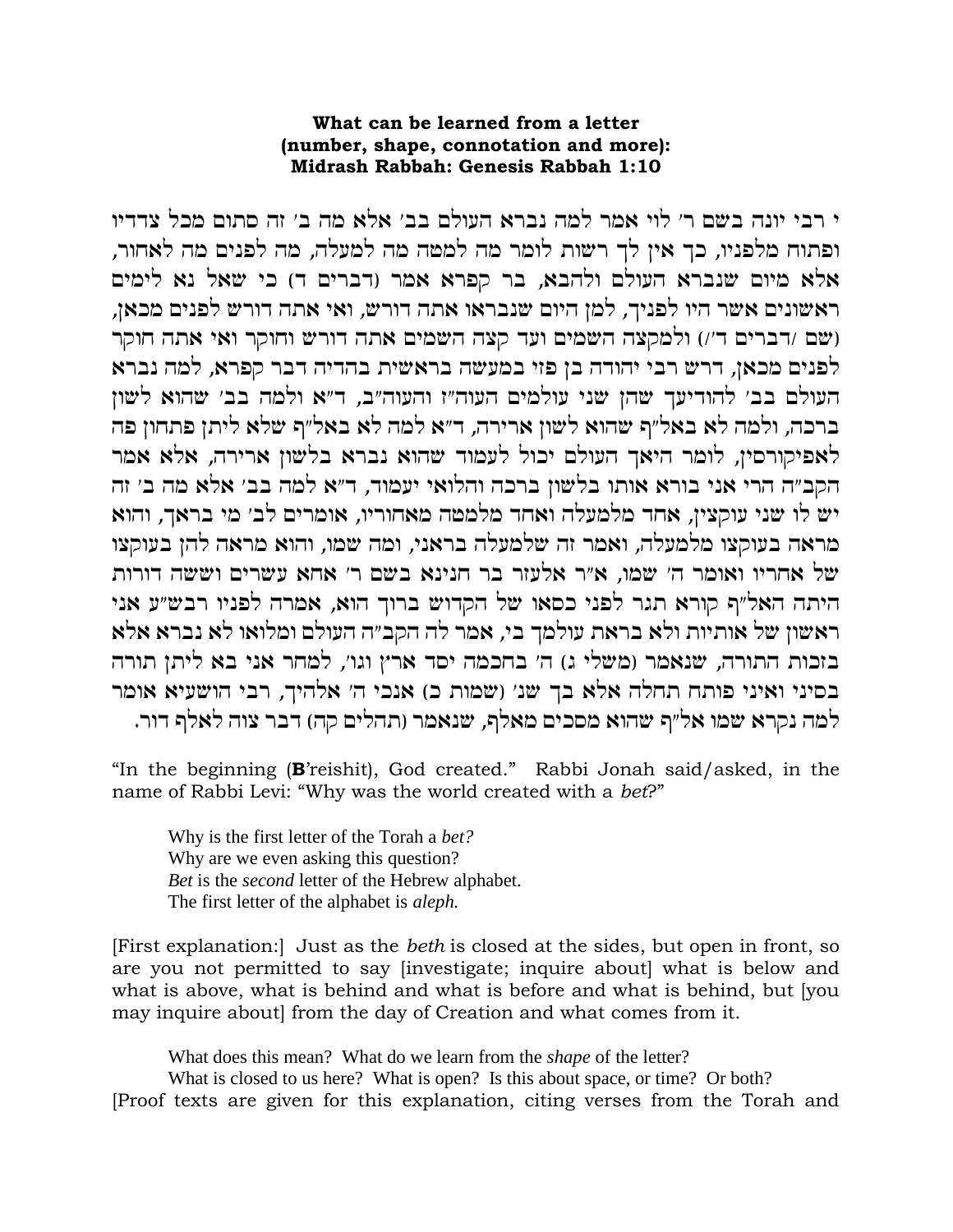elsewhere, even if the verses are taken out of their original context.] Bar Kappara quoted: *For ask now of the days past, which were before thee, since the day that God created man upon the earth* (Deuteronomy 4:32): you may speculate from the day that days were created, but you may not speculate on what was before that. *And from one end of heaven unto the other* (ibid; this comes from the second part of the same verse) you may investigate, but you may not investigate what was before this. Rabbi Yehuda ben Pazzi lectured on the Creation story, in accordance with this interpretation of Bar Kappara.

Here is the section of Deuteronomy being quoted, in its original context:

 $\Xi$ ָ בִּי שְׂאַל־ $\sharp$ א כְיָבְוּים וְאַשְׂנוּם בְּעֲשׁׂוּ בְּלֹא הָלֹהִים וּ אַדַם  $\mathcal{L}$ לל־הָאָרץ וּלְמִקְצֵה הַשָּׂמַיִם וְעַד־קְצֵה הַשָּׂמָיִם הֲנִהְיָה כַדְבֶר הַבָּדוּכ" הַדֶּה אַוֹּ הֲנִשְׂמַע | F`´ cl :ig¦«¤Ie© dY¨`© Y¨ r§ n¬©W¨ÎxW¤`£M«© W`²¥d¨ÎKFYn¦ x¯A¥ c©n§ mid¦¹Ÿl`¡ lFw¸ Ámr¨ rn«©W´¨ d£ bl :EdŸn« M¨ בֹּבֶּסֶה אֱכוֹדִים כֶׁובוֹא כָוֹּמְוֹת כְוֹ בוֹיֹ מִקֵרֶב בּוֹי בִמְמֹת בְּאוֹצֹת וּבִמְוֹפֵתִים וּבִמְלְזוָמָה וּבִיֶד  $\ddot{r}$ יָזַזָּקָה וּבְזְרוֹעֵ דְּמוֹיָה וּבְמוֹרָאֵים דְּרֹלֵים בְּכֹּל אֲשֶׂר־עָשָׂה כָבֶם יִהוֵֹה אֲכְהֵיכֵם בִּמִצְרֵים כְעַיֹּנֵיךָ: כוֹד אַתַּה הָרָאַת כְּיַ֫יָעָת כִּי יְהוֹה הוּא הָאָכוֹדִים אֵי† עוֹד מִכְּבְדִוּ:

For ask now of the days that are past, which were before you, since the day that God created man upon the earth, and ask from one end of heaven to the other, whether there has been any such thing as this great thing is, or has been heard of? 33. Did ever people hear the voice of God speaking out of the midst of the fire, as you have heard, and live? 34. Or has God ventured to go and take him a nation from the midst of another nation, by trials, by signs, and by wonders, and by war, and by a mighty hand, and by a stretched out arm, and by great terrors, according to all that the Lord your God did for you in Egypt before your eyes? 35. To you it was shown, that you might know that the Lord is God; there is no other beside him.

[A second explanation:] Why was it created with a *beth?*  To teach you that there are two worlds: this world, and the world to come.

How did they derive this? It is from the tradition of *gematria,* ascribing numeric value - and importance to that value -- to the letters of the Hebrew alphabet. *Bet* is the *second*  letter; it has the numeric value of "2."

But why make such a comment? To what does it refer, and why is it important?

Important background concept, from the Talmud (Tractate Sanhedrin, 90a):

כל ישראל יש להם חלק לעולם הבא, שנאמר (ישעיהו ם) וַעַמֱהְ כִּלֵּם צַדִּיקִים לְעוֹלֶַם :יִירשוּ אָרֵץ נֵצֵר מַטָּעַו [מַטָּעַי] מֵעֲשֵׂה יָדֵי לְהִתִפָּאֵר. ואלו שאין להם חלק לעולם הבא האומר אין תחיית המתים מן התורה ואין תורה מן השמים, ואפיקורום.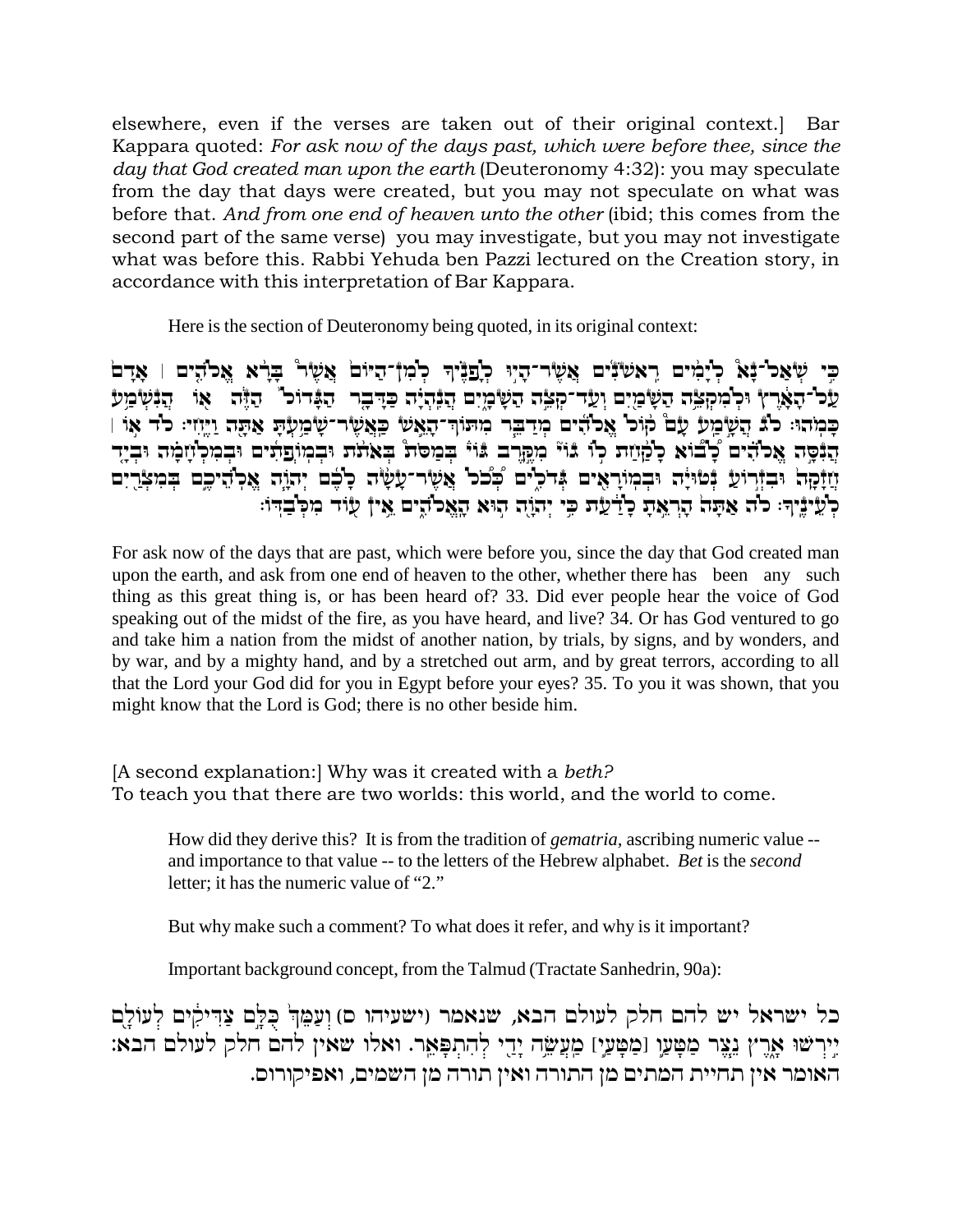All Israel [meaning: all Jews] have a portion in the world to come, for it is written (Isaiah 60:21) "Your people, they are all righteous; they shall inherit the land forever, the branch of my planting, the work of my hands, that I may be glorified." But the following have no portion in the world to come: the one who says that the doctrine of resurrection is not found in the Torah, the one who denies the divine origin of the Torah, and heretics.

Another interpretation: why with a *beth?* Because it connotes blessing *(berakah).* And why not with an *alef?* Because it connotes cursing *(arirah)*.

This one seems the simplest explanation yet. But it is not. This is a deeply powerful response to Persian Gnostic dualistic Zoroastrianism. What is dualism, and why was it such a threat to the monotheistic religions?

Another interpretation: Why not with an *alef?* In order not to provide a justification for heretics to plead, "How can the world endure, seeing that it was created with the language of cursing?" Hence the Holy One, blessed be God, said, "Lo, I will create it with the language of blessing, and would that it may stand!"

The background here is a tradition from the Talmud (Pirkei Avot 5:1), where it is stated that "the wicked destroy the world." Had the world been based on a foundation of cursing, they could have claimed that it would not have endured anyway.

Another interpretation: why with a *beth?* Just as a *beth* has two projecting points, one pointing upward and the other backward, so when we ask it, 'Who created thee?' it intimates with its upward point, 'The One who is above created me.' And if we ask further, 'What is that One's name?*'* it intimates to us with its back point [to the previous letter]: "Adonai is God's name."

# $\mathsf{\Xi}$

Two possibilities here. Since the text refer's to the Tetragrammaton, which, of course, begins with a *yud,* this could be a reference to the common substitute word we use in place of YHVH, which is Adonai, which, of course, begins with an *aleph.* It is *also* possible, and testified to in a different Midrashic tradition known as the *Yalkut Shimoni,* that this is a reference to the concept of the Oneness of God, using the *aleph,* then, *either* as the first letter of the word *echad,* or for its numeric value of "one."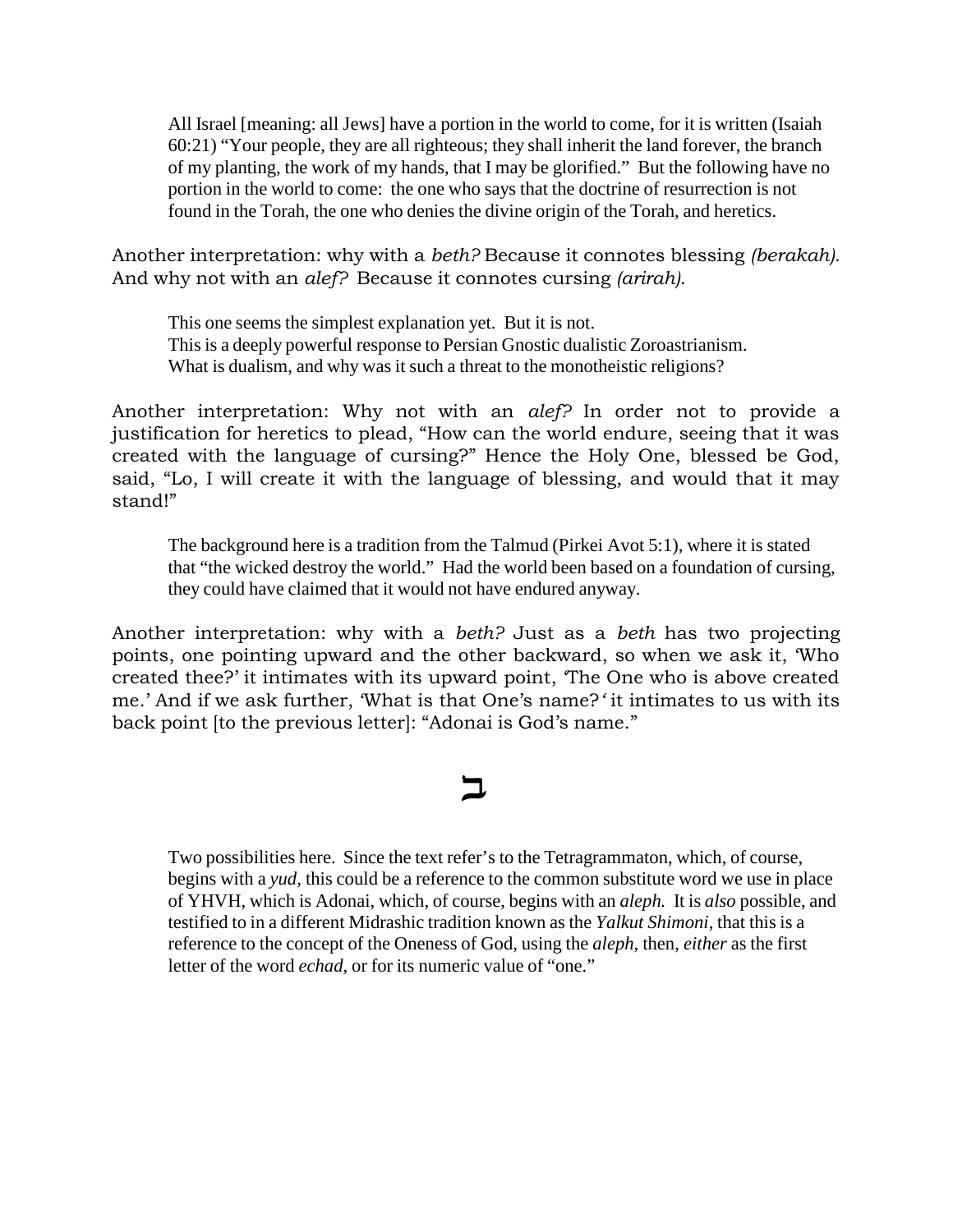[A final explanation:] Rabbi Eleazar ben Abinah said in the name of Rabbi Aha: For twenty-six generations the *aleph* complained before the Holy One, blessed be God, pleading: 'Sovereign of the Universe! I am the first of the letters, yet You did not create Your world with me!" God answered: "The world and its fullness were created for the sake of the Torah alone, as it says: 'God with wisdom founded the world, etc.'" (Proverbs 3:19) Tomorrow, when I come to reveal My Torah at Sinai, I will commence with none but you:

# $\boldsymbol{\gamma}$ אֲנֹכָי יְהוָה אֱלֹהֶיֶך I (*anochi*) am the Lord your God'

(Exodus 20:2)

The world is created with a *bet* because the *aleph* is being saved for something even more important -- not the (material) *creation* of the world, but the (spiritual) *reason why* the world is created in the first place, expressed in the opening of the Ten Commandments. Sinai is seen, then, not as the chronological beginning, but the essential center and the scene of the giving of the Torah.

The quote from Provers is a bit mysterious here. One reason is that the Midrash, in typical fashion, quotes only the first part of the verse, and expects you to know the rest. Here is the full verse:

## יְהִנָה בְּחָכְמֶה יָסַד־אָרֶץ כּוֹגֵן שָׁמַ֫יִם בִּתְבוּנֶה<sup>ָ</sup>

Adonai by wisdom has founded the earth; by understanding established the heavens.

Here, God's "wisdom" and "understanding" are both seen as referring to the Torah. This is the notion of a primordial Torah, one with which God consulted to create the world. This idea will be important in the text from Rashi we will examine shortly. Here, the quote from Proverbs supports the idea that the Torah is the purpose and culmination of creation.

Bar Hutah said: Why is it called *aleph?* Because it denotes the sum of a thousand, as in "The word which God commanded for a thousand (*eleph*) generations. (Psalms 105:8)

This is based on a pun: the *aleph* of the opening of the Ten Commandments is the same as the *eleph* which implies the enduring nature of that covenant. Some sources indicate that this refers, instead, to the notion that God contemplated the giving of the Torah for a thousand generations before the creation of the world.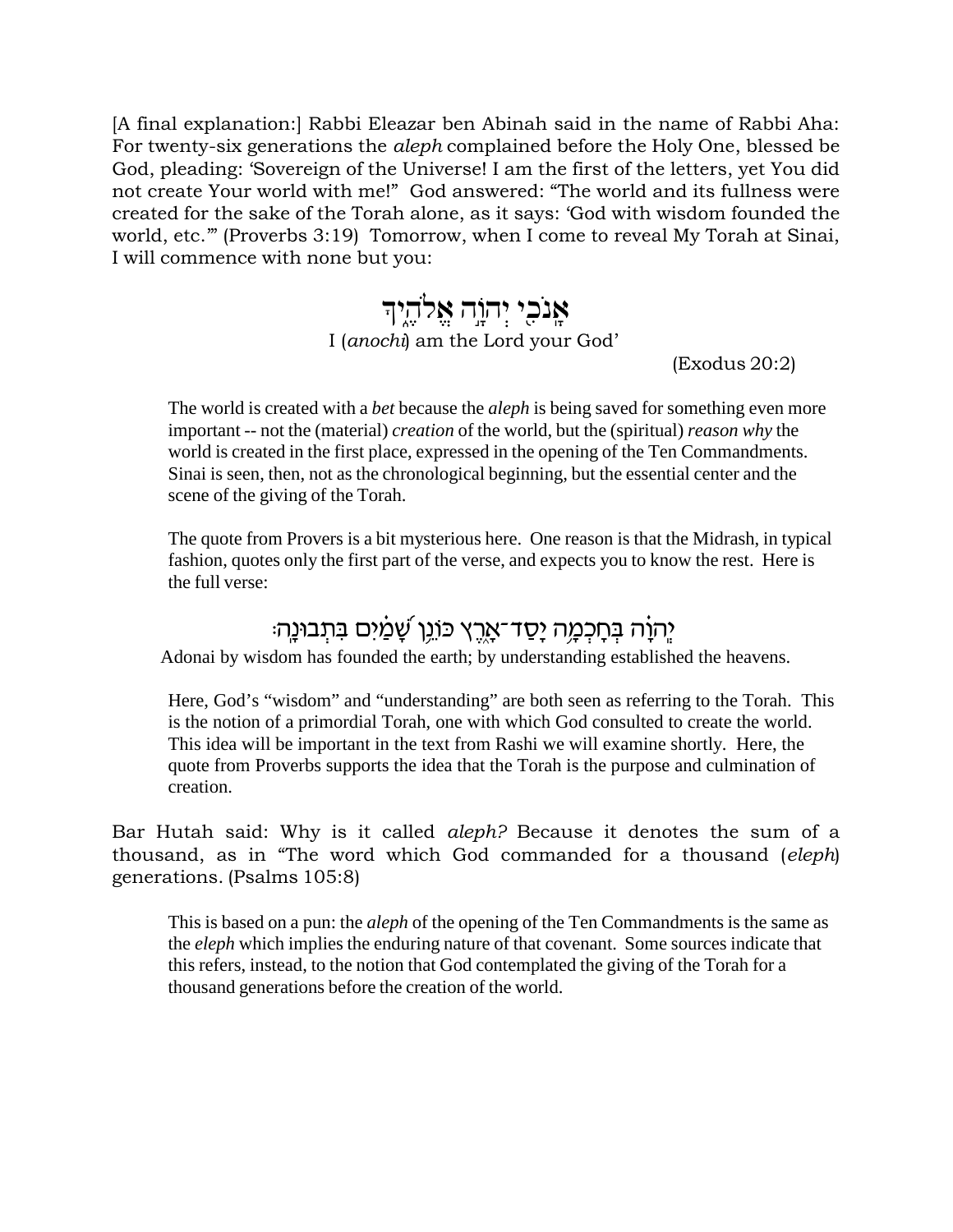## **Trivial Pursuit is wrong!** What does the first word mean? What is the first sentence of the Torah? Rabbi Shlomo Yitzchaki (Rashi) on Genesis 1:1f

בראשית – אמר רבי יצחק לא היה צריך להתחיל [את] התורה אלא (שמות יב ב) מהחודש הזה לכם, שהיא מצוה ראשונה שנצמוו [בה] ישראל, ומה מעם פתח בבראשית, משום (תהלים קיא ו) כח מעשיו הגיד לעמו לתת להם נחלת גוים, שאם יאמרו אומות העולם לישראל לסטים אתם, שכבשתם ארצות שבעה גוים, הם אומרים להם כל הארץ של הקב״ה היא, הוא בראה ונתנה לאשר ישר בעיניו, ברצונו נתנה להם וברצונו נטלה מהם ונתנה לנו:

בראשית ברא – אין המקרא הזה אומר אלא דרשני, כמו שדרשוהו רבותינו ז״ל בשביל התורה שנקראת (משלי ח כב) ראשית דרכו, ובשביל ישראל שנקראו (ירמיה ב ג) ראשית תבואתו. ואם באת לפרשו כפשוטו כך פרשהו בראשית בריאת שמים וארץ והארץ היתה תהו ובהו וחשך ויאמר אלהים יהי אור. ולא בא המקרא להורות סדר הבריאה לומר שאלו קדמו, שאם בא להורות כך, היה לו לכתוב בראשונה ברא את השמים וגו׳, שאין לך ראשית במקרא שאינו דבוק לתיבה של אחריו, כמו (שם כו א) בראשית ממלכות יהויקים, (בראשית י י) ראשית ממלכתו, (דברים יח ד) ראשית דגנך, אף כאן אתה אומר בראשית ברא אלהים וגו׳, כמו בראשית ברוא. ודומה לו (הושע א ב) תחלת דבר ה׳ בהושע, כלומר תחלת דבורו של הקב״ה בהושע, ויאמר ה׳ אל הושע וגו׳. ואם תאמר להורות בא שאלו תחלה נבראו, ופירושו בראשית הכל ברא אלו, ויש לך מקראות שמקצרים לשונם וממעטים תיבה אחת, כמו (איוב ג י) כי לא סגר דלתי במני, ולא פירש מי הסוגר, וכמו (ישעיה ח ד) ישא את חיל דמשק, ולא פירש מי ישאנו, וכמו (עמוס ו יב) אם יחרוש בבקרים, ולא פירש אם יחרוש אדם בבקרים, וכמו (ישעיה מו י) מגיד מראשית אחרית, ולא פירש מגיד מראשית דבר אחרית דבר. אם כן תמה על עצמך, שהרי המים קדמו, שהרי כתיב ורוח אלהים מרחפת על פני המים, ועדיין לא גלה המקרא בריית המים מתי היתה, הא למדת שקדמו המים לארץ. ועוד שהשמים מאש ומים נבראו, על כרחך לא לימד המקרא סדר המוקדמים והמאוחרים בלום: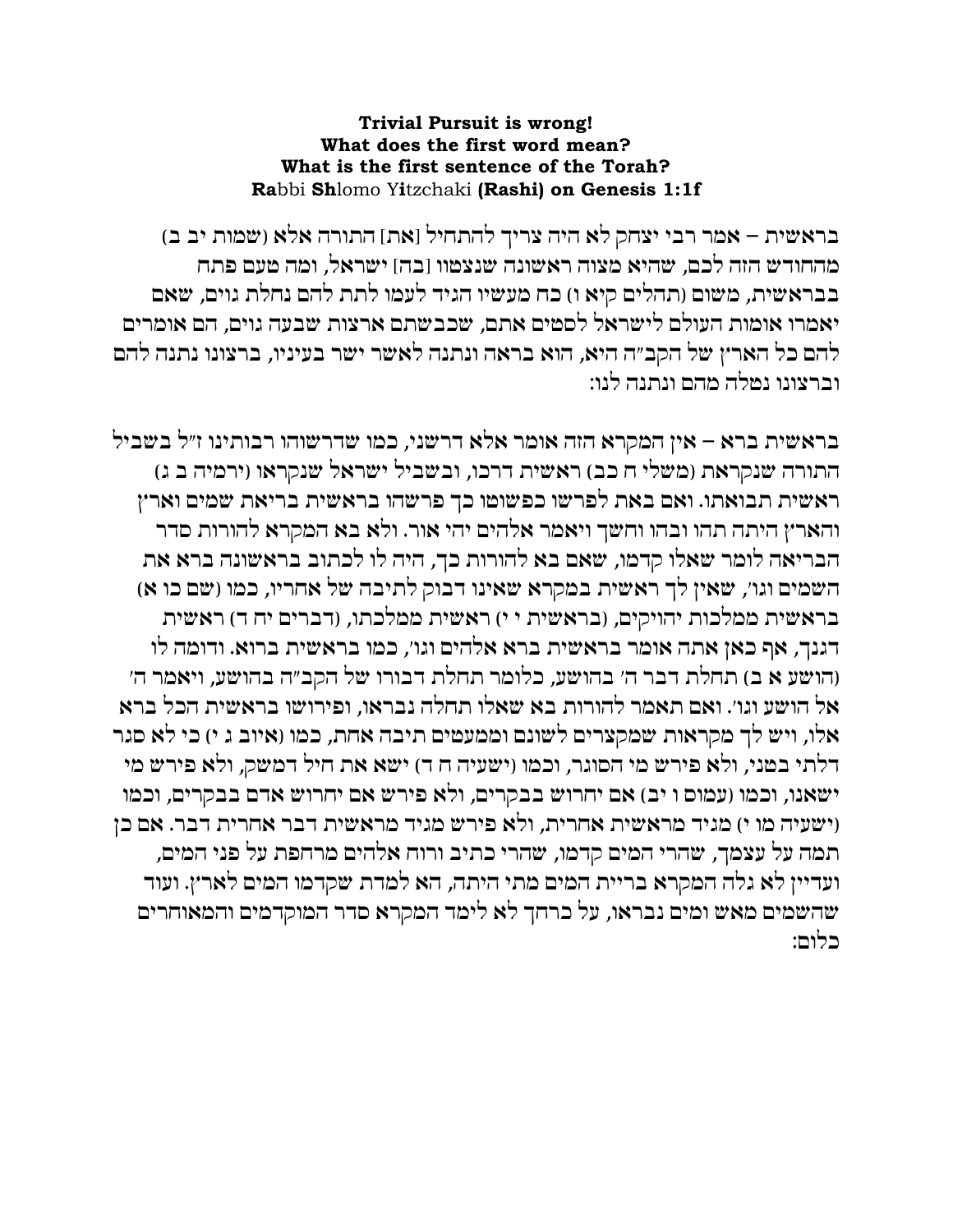1:1 "In the beginning" (*Bereshit*) [Rashi opens by quoting from a Midrash]: Rabbi Isaac said: The Torah should have commenced with the verse (Exodus 12:1) "This month shall be unto you the first of the months" which is the first commandment given to Israel.

What a place to begin! Ignore all of Genesis? What kind of Torah would this be? Why would anyone want to start at Exodus 12:1 -- even as a rhetorical question, who would say such a thing? Note that the Silbermann translation of Rashi adds a key phrase here: The Torah... "*which is the Law book of Israel"*

Note also that the italics below are Silbermann's interpolations, meant to "clarify the clarifier," to make Rashi's point more clear to us.

What is the reason, then, that it commences with *the account* of the Creation? Because of *the thought expressed in the text* (Psalm 111: 6) ''He declared to His people the strength of His works (in other words, God gave an account of the work of Creation), in order that God might give them the "heritage of the nations." For should the peoples of the world say to Israel, "You are robbers, because you took by force the lands of the seven nations of *Canaan",* Israel may reply to them, "All the earth belongs to the Holy One, blessed be God; God created it and gave it to whom God pleased. When it was God's will, God gave [the land] to them, and when it was God's will, God took it from them and gave it to us" (Yalkut Shimoni. Exodus 12: 2).

The whole purpose of the Torah is to secure our claim to the land of Israel? What might lead to such a view of the world? On the other hand, this is an important reminder: The Zionist dream is not new, nor is it peripheral to Judaism. It is the heart and core, one of the purposes of our existence, read back in to the very first words of the Torah.

We are now going to look at the unusual -- perhaps incomprehensible -- grammar of the first word of the Torah. For the word, as Rashi will point out, does *not* actually mean "in the beginning." *That* word would have been "*barishonah."* The word *B'reishit* is in conjunctive form; it means "in the beginning of," which is why the new JPS translation has "When God began to create the world..." Even that, though, is an odd formulation. Perhaps, thinking outside the box, the concept here is that "with *reishit* God created the world." If so, the question becomes: what is *reishit?* And here, we turn to all other significant references to the word *reishit* (which means "first of" or "head of") that appear in the Tanakh. The results are startling.

"In the beginning God created" (*Bereshit bara*): This verse calls aloud for explanation [literally: this verse says nothing except "come and interpret me!"]. in the manner that our Rabbis explained it: *God created the world* for the sake of the Torah which is called (Proverb 8:22) "The beginning (*reishit*) of God's way."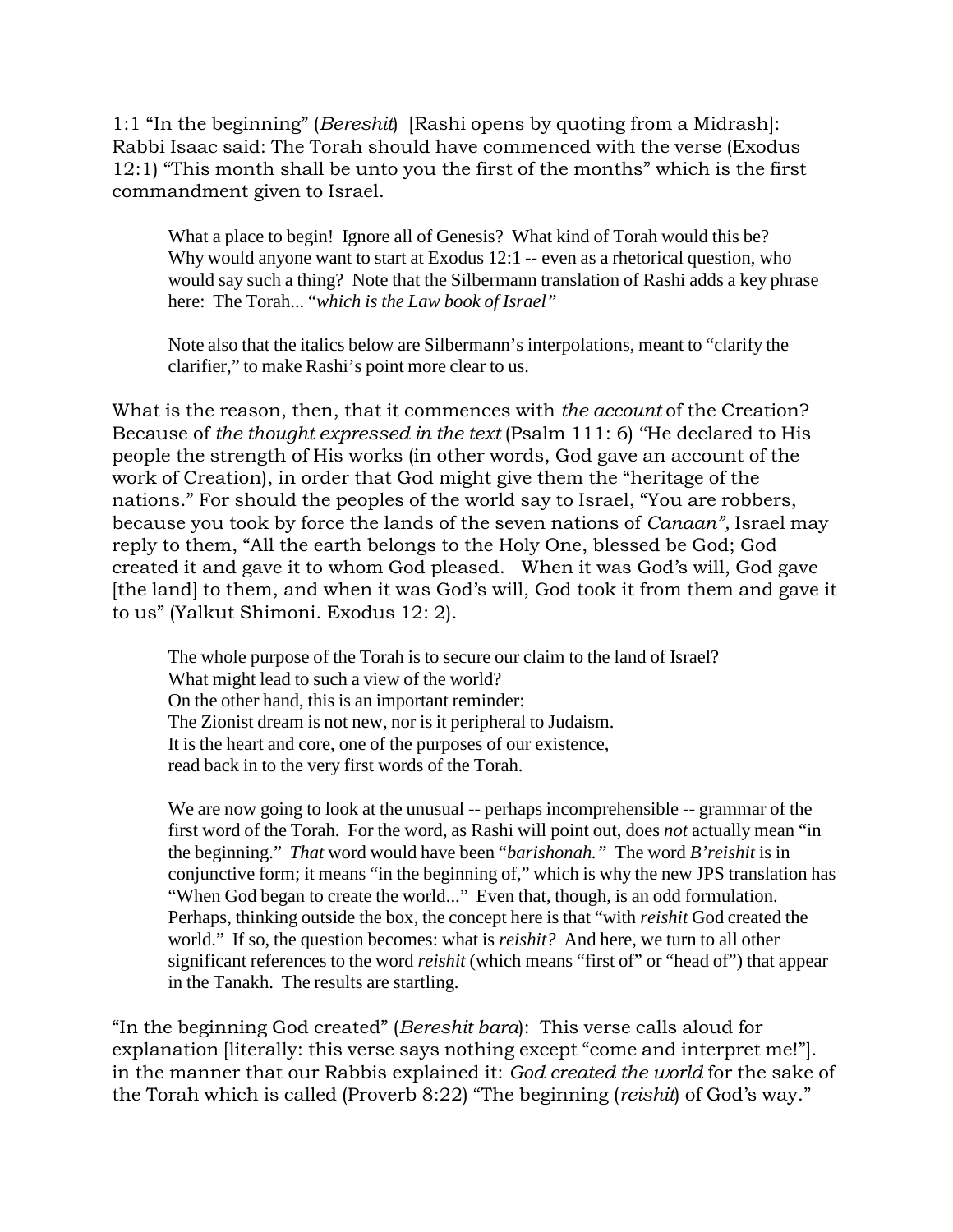The point here is the equation of "Torah" with "wisdom." The full citation, beginning with Proverbs 8:12 and then skipping to 8:22:

## : אֲנִי־חֲכִמָּה שָׁכֵנִתִּי עָרְמָה וְדַעֲת מִזְמְוֹת אֵמִצֶא יָהוָה <u>קָנָנִי ר</u>אשִׁית דַּרְכֶּוֹ <u>קָד</u>ֶם מִפְעָלָיו מֵאָזּ:

12. I, wisdom, dwell with prudence, and find knowledge and discretion. 22. The Lord created me at the beginning of his way, the first of his acts of old.

This is a technique similar to what might be called a *g'zeirah shavah,* an explanation of one term (*B'reishit*) through the comparison with an identical or very similar term (*reishit)* elsewhere, using the context of the second instance to shed light on the first. The first sentence of the Torah is now seen to read: "With *reishit =* wisdom = the Torah God created the world.

But we are not done with the possible meanings of the word *reishit.*

[Alternatively/additionally we can read that God created the world] for the sake of Israel who are called (Jeremiah 2:3) "The beginning (*reishit*) of God's increase.

The text here:

## <u>קדש ישראל ליהוה ראשית תבואתה</u>

Israel is holy to the Lord, the first fruits of his produce

Thus: "For the sake of *reishit* = Israel = the Jewish people God created the world.

If, however, you wish to explain it in its plain sense...

Rashi is fully aware of how much of a stretch these opening readings are, and therefore wants to hew closer to the line of explaining the text in its contextual and surface meaning.

explain it thus: "At the beginning *of* the Creation *of* heaven and earth, when the earth was without form and void, with darkness over the face of the deep, the spirit of God hovered over the water, God said "let there be light," and there was light. (emphasis here added for effect)

In other words, the first sentence of the Torah is much longer than that which we are accustomed to hearing. It *does not say* "In the beginning God created the heavens and the earth." In fact, there are major implications for reading the sentence according to the proper rules of Hebrew grammar. One implication: this is *not about* creation *ex nihilo!*

It also assumes a primordial state of chaos, upon which order is imposed. *That* is the fundamental act of creation.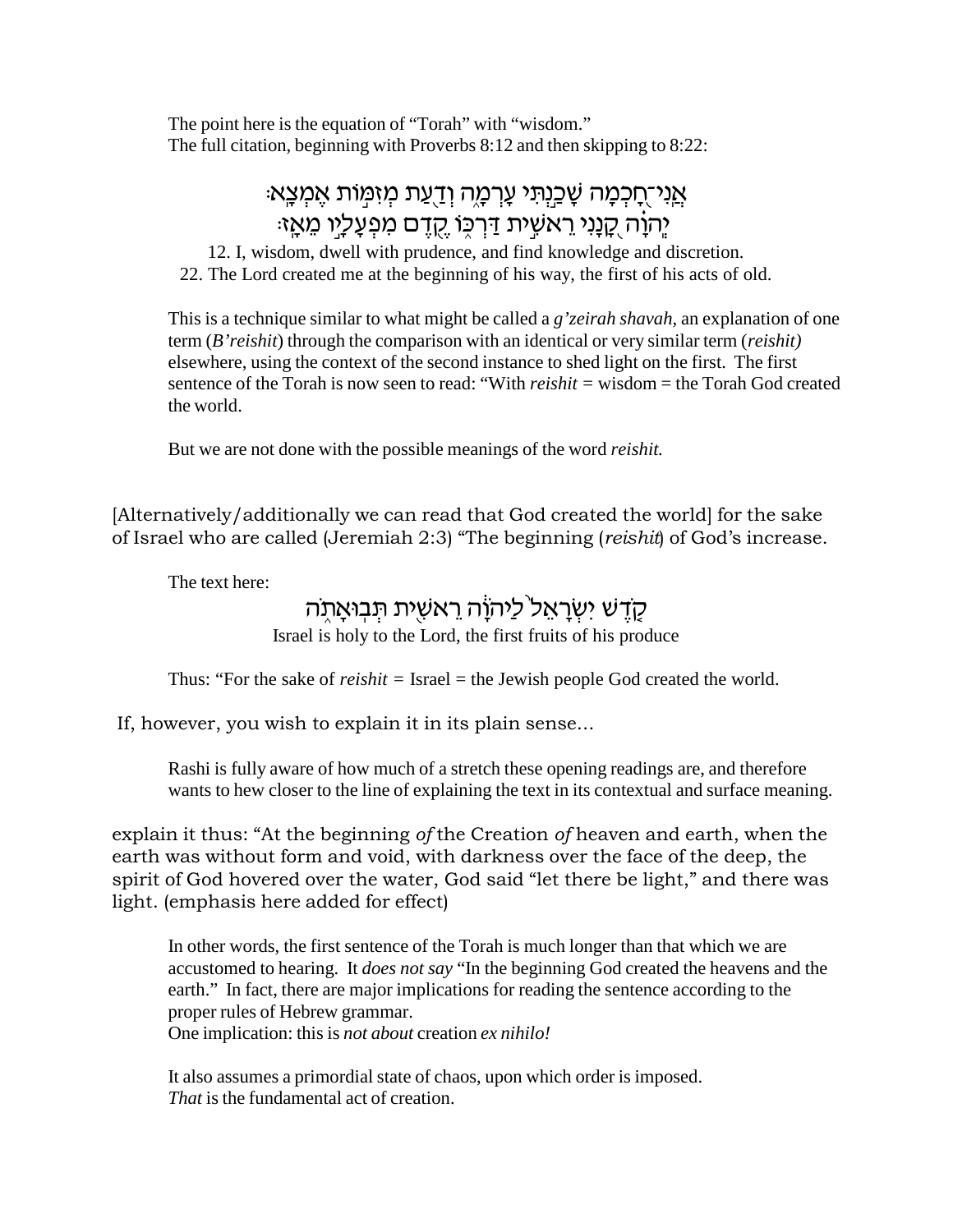The text does not intend to point out the order of the *acts* of Creation — to state that these (heaven and earth) were created first; for if it intended to point this out, it should have written *"barishona"* [meaning] "At first God created..."

*And for this reason:* Because, wherever the word *reishit* occurs in Scripture, it is in the construct state (it "clings" to another word), as, for example, (Jeremiah 26:1) "In the beginning *of* (*b'*'*reishit*] the reign of Jehoiakim"; (Genesis 10:10) "The beginning of (*reishit*) his kingdom"; (Deuteronomy 18:4) "The firstfruit of (*reishit*) your corn." Likewise, here, too, you must translate *b'reishit bara* as though it read *b'reishit b'ro', "*at the beginning of God's creating." Similar to this (a similar grammatical construction, a noun in construct followed by a verb) is: found in Hosea 1:2, where we read *t'chilat dibber Adonai b'hoshiya,* "in the beginning God spoke through Hosea," which really implies/means *t'chilat diburo shel HaKadosh Barukh Hu b'Hosiyah,* "at the beginning *of* God's speaking through Hosea, the Lord said to Hosea."

If, however, you insist that it [really does] come to show/intend to point out that these (heaven and earth) were created first, and it's interpretation should be "*b'reishit hakol bara elu;* at the beginning of everything God created these,"

Silbermann's commentary takes some time to explain this maneuver. Those who still want to say that this familiar text refers to the order of creation would have to concede the grammatical point that the word *reishit is* in the construct state, but could continue to hold onto what they thought was the original meaning by claiming that this is an elliptical text, that a word is missing here. Rashi goes on to provide some examples of elliptical texts.

you do have [cases of] Biblical verses which "shorten their language," as for example (Job 3:10) "for closed not the doors of my womb" where it does not explicitly explain who it was who was doing the closing, or (Isaiah 8:4) "shall take away the spoil of Samaria" without explaining who shall take it away; and (Amos 6:12) "if plows with oxen," and it does not explicitly state, "if *a man* plows with oxen"; or (Isaiah 46:10) "declares from the beginning the end," and it does not explicitly state, "declaring from the beginning *of a thing* the end of a thing' - if so (if that is your argument, that this is simply a case of an elliptical text, and you still assert that this verse intends to point out that heaven and earth were created first), you should be astonished at yourself, because as *a matter of fact* the waters were created first! For is it not written (Genesis 1:2) that "the spirit of God hovered over the face of the waters"? -- and the Bible had not yet revealed/said anything about when the creation of the "water" took place. Thus you must learn [from this] that the "water" preceded the "earth."